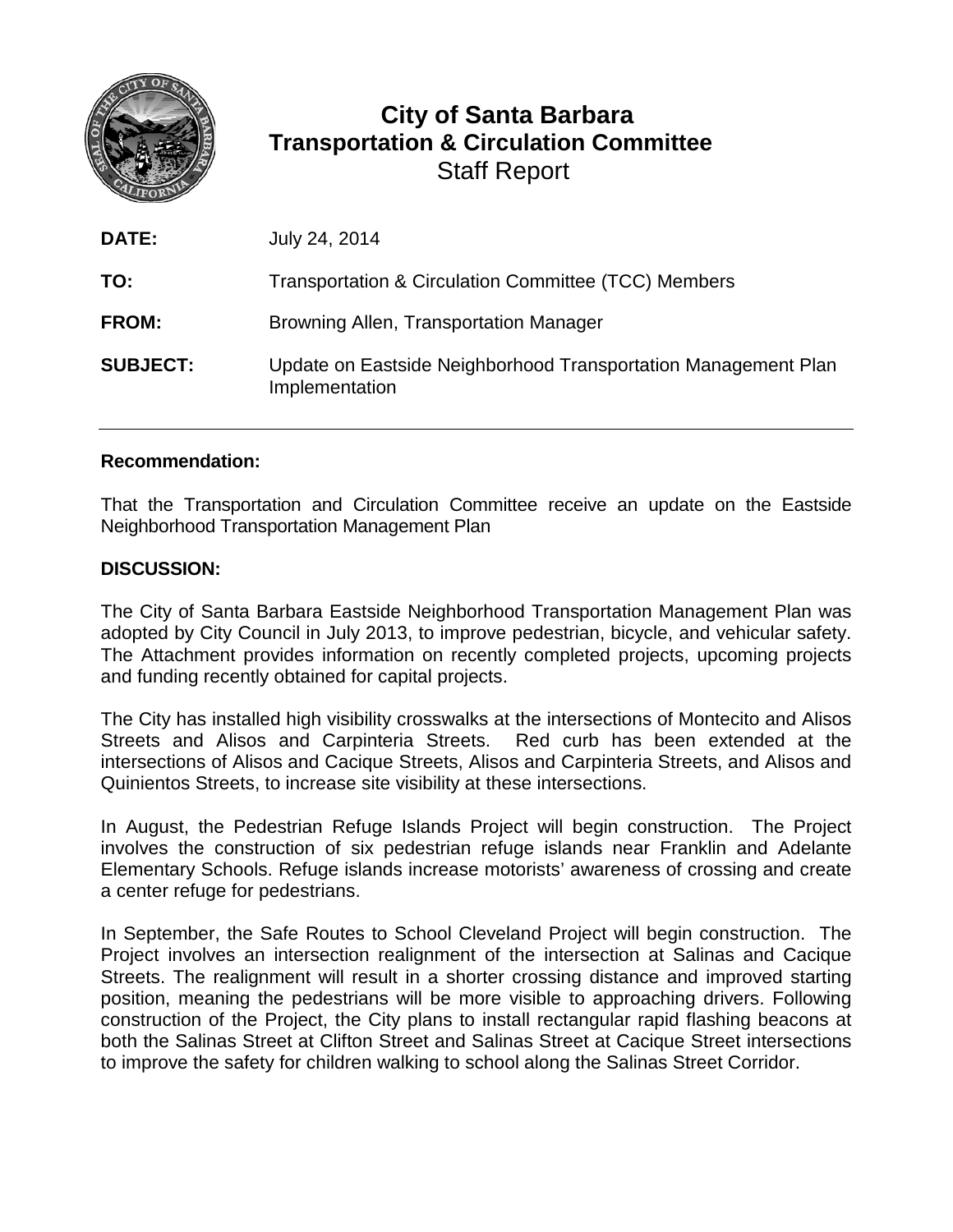Update on Eastside Neighborhood Transportation Management Plan Implementation July 24, 2014 Page 2

The City is working with Southern California Edison to retrofit the existing street lights throughout the Eastside with LED lights that will provide better quality lighting for the neighborhood. In early July the first phase of street lights along Cacique and Carpinteria Streets were retrofitted to LED. All neighborhood street lights are scheduled to be retrofitted by fall 2014. Once the existing street lights have been retrofitted, City staff will assess if any additional new lights should be installed.

The City teamed with Santa Barbara Bicycle Coalition, COAST, and Traffic Solutions to put on four events: 1) Eastside Rides (May 2013), 2) Franklin Safe Routes to School Bicycle Rodeo and Helmet Distribution/Fitting 3), Santa Barbara Jr. High School for the Family Day and Health Fair - Bici Familia (September 2013), and 4) A Bike for Christmas (December 2013). The objective of these bilingual classes were for families to know rules of the road for bicyclists, how to ride a bike and be safe, how to be visible and predictable riders, and learn motorist understanding of bicycle use. These events were very successful; over 200 people were trained and fitted with bicycle helmets. The City appreciates the continued support of School District staff and allowing our bicycle education team the opportunity to hold some of these events at SBUSD schools.

The City Police Department has also had targeted enforcement near schools on the Eastside in April and October of 2013. Violations consisted of stop sign violations, unsafe speeds and failing to yield to pedestrians. The Police Department continues to have a presence in the neighborhood. Public Works has also placed a speed radar trailer along various streets in the Eastside as a reminder to drive the speed limit.

In April 2014, the Public Works Department submitted five grant applications to the new Active Transportation Program (ATP). Three of the grant applications consist of projects in the Eastside: 1) Cacique and Soledad Pedestrian/Bicycle Bridges and Corridor Improvements Project; 2) Montecito Street Bridge Replacement and Pedestrian Improvements Project; and 3) Lower Milpas Street Pedestrian Improvement Project. All three of these projects provide engineering improvements to facilitate walking and biking to and from school. On August 8, 2014, the Department will be notified if any funds were awarded to these projects.

In winter 2014-2015, Public Works will install 17 access ramps along Voluntario Street between Haley and De la Guerra Streets with \$140,000 of Community Development Block Grant Funds and \$30,000 of Streets Capital Funds.

Transportation Staff will continue to keep the TCC informed with implementation of the Eastside NTMP. Staff plans to have a joint site visit with the TCC, the Neighborhood Advisory Council and City Council in the fall to see the completed capital projects.